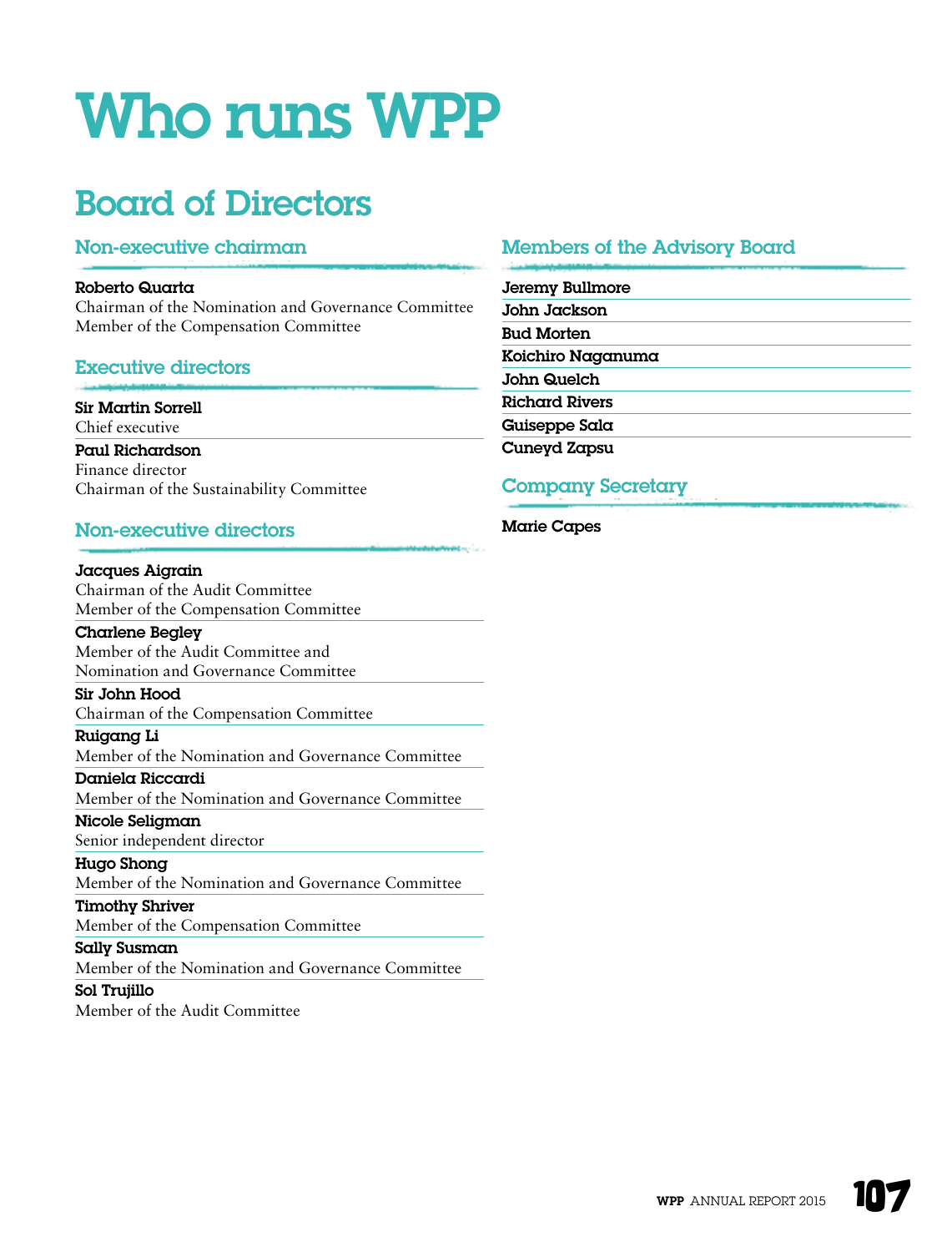## Board of Directors

## Roberto Quarta Non-executive chairman Age 66

Roberto Quarta was appointed as a director with effect from 1 January 2015 and became Chairman of WPP in June 2015. He is Chairman of Smith & Nephew plc, a FTSE 100 listed global medical devices company and Partner of Clayton, Dubilier & Rice and Chairman of Clayton, Dubilier & Rice Europe, a private equity firm. Previously, he was Chief Executive and then Chairman of BBA Group plc, Chairman of Rexel SA and IMI plc and a Non-Executive Director at BAE Systems plc, Equant NV, Foster Wheeler AG and PowerGen plc.

### Sir Martin Sorrell Chief executive Age 71

Sir Martin Sorrell joined WPP in 1986 as a director, becoming Group chief executive in the same year. He is a non-executive director of Formula One and Alcoa Inc. [sirmartinsorrell@wpp.com](mailto:sirmartinsorrell%40wpp.com?subject=)

### Paul Richardson Finance director Age 58

Paul Richardson became Group finance director of WPP in 1996 after four years with the Company as director of treasury. He is responsible for the Group's worldwide functions in finance, information technology, procurement, property, treasury, taxation, internal audit and sustainability. He is a chartered accountant and fellow of the Association of Corporate Treasurers.

[paul.richardson@wpp.com](mailto:paul.richardson%40wpp.com?subject=)

#### Jacques Aigrain Non-executive director Age 61

Jacques Aigrain was appointed a non-executive director of WPP on 13 May 2013. He is currently a partner at Warburg Pincus LLP. He was on the Executive Committee of Swiss Re AG from 2001 to 2009 including CEO from 2006, and prior to that, he spent 20 years with JPMorgan Chase in New York, London and Paris. In addition, he is a non-executive director of London Stock Exchange Group Plc and a Supervisory Board Member of LyondellBassell NV and Swiss International Airlines AG. He was Chairman of LCH Clearnet Group Ltd from 2010 to March 2015, and also was a Director of the Qatar Financial Center Authorities until March 2015 and Supervisory Board Member of Lufthansa AG until April 2015. He is a dual French and Swiss citizen. He holds a PhD in Economics from Sorbonne University, and a MA degree in Economics from Paris Dauphine University.

### Charlene Begley Non-executive director Age 49

Charlene T Begley was appointed a non-executive director of WPP on 1 December 2013. Most recently, Ms Begley served as a Senior Vice President of General Electric Company and the Chief Executive Officer and President of GE Home & Business Solutions at General Electric Company. In this role, she had responsibility for \$9 billion of revenue with the GE Appliances, Lighting and Intelligent Platforms businesses, as well as served as the company's Chief Information Officer and led the Sourcing Council and Corporate Leadership Staff. As CIO, she managed a budget of \$3.7 billion and led 10,000 IT professionals with a strong focus on business process excellence, simplification, collaboration and security and compliance. Over her career at GE, she served as President and Chief Executive Officer of GE Enterprise Solutions, GE Plastics, and GE Transportation. In addition, she led GE's Corporate Audit Staff and served as the Chief Financial Officer for GE Transportation and GE Plastics Europe and India. Ms Begley currently serves as a non-executive director and member of the Audit Committee of NASDAQ OMX and non-executive director and member of the Audit and Nominating Committees of Red Hat. Ms Begley was a director of Morpho Detection, Inc. and GE Fanuc JV. She was recognized as a Young Global leader on the World Economic Forum and *Fortune's* "Most Powerful Women in Business". Ms Begley graduated Magna Cum Laude from the University of Vermont in 1988 with a BS Degree in Business Administration.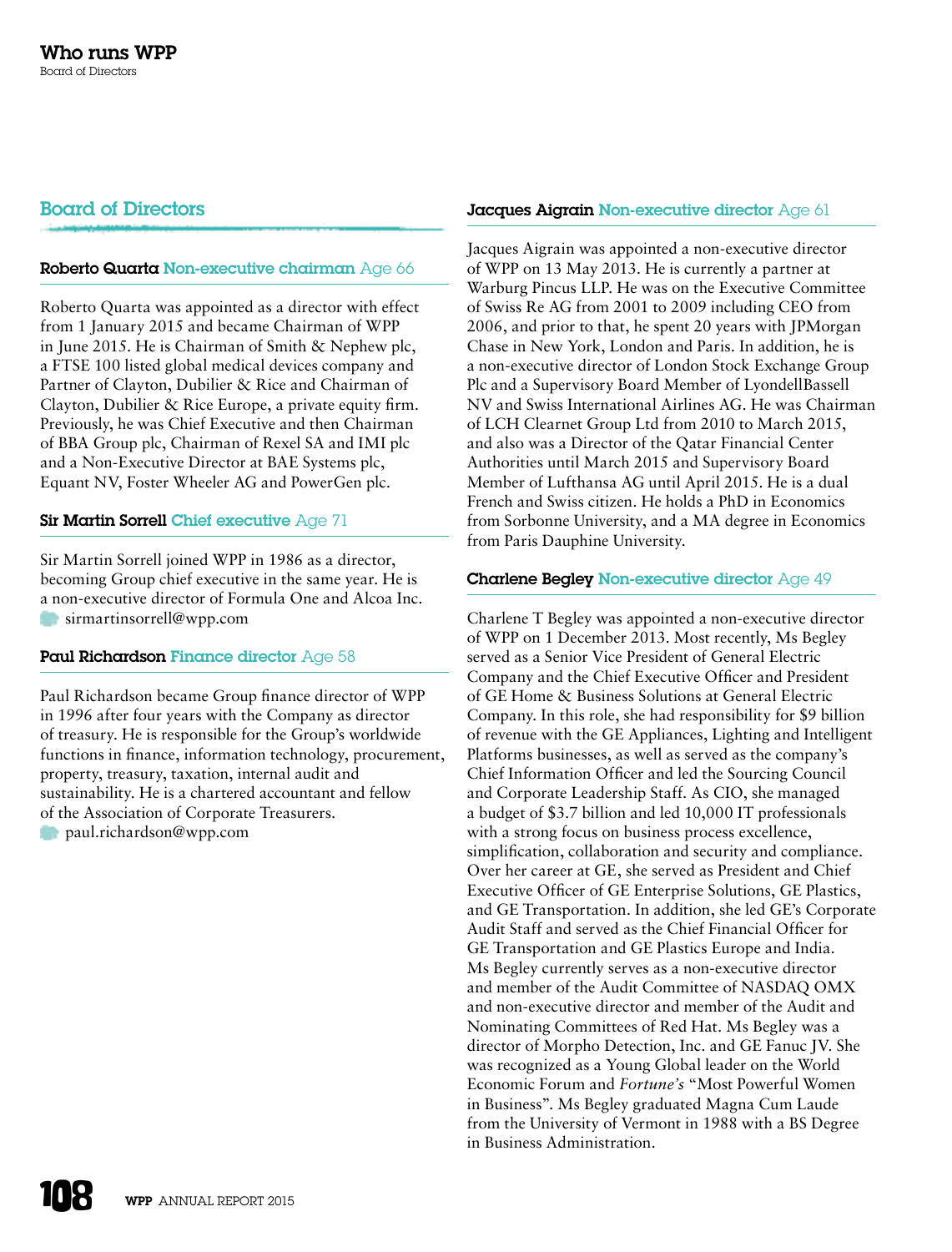#### Sir John Hood Non-executive director Age 64

Sir John Hood was appointed a director on 1 January 2014. An international education and business leader, he was formerly Vice-Chancellor of the University of Oxford and of the University of Auckland. In his native New Zealand, he served as Chairman of Tonkin & Taylor Ltd and as non-executive director of Fonterra Co-operative Group, ASB Bank Ltd, and other companies. Sir John currently serves as President & CEO of the Robertson Foundation, and as Chairman of Study Group Limited and BMT Group. He also serves as Chair of the Rhodes Trust and Teach For All. Sir John earned his PhD in Civil Engineering from the University of Auckland and then won a Rhodes Scholarship to Oxford, where he was awarded an MPhil in Management Studies. Sir John has been appointed a Knight Companion to the New Zealand Order of Merit.

### Ruigang Li Non-executive director Age 46

Ruigang Li was appointed a director of WPP in October 2010. He is the Founding Chairman of CMC Capital Partners and CMC Holdings (CMC), China's most prestigious platforms for media and entertainment investment and operation with an extensive coverage across the entire spectrum of traditional and internet space. Ruigang Li has led CMC to create a number of champions and emerging leaders in key sub-sectors including television, film, animation, sports, music, location-based entertainment, financial media, financial and media data services, advertising, e-commerce, ticketing, mobile video social network, game and education. Ruigang Li was the Chairman and President of SMG (Shanghai Media Group) for more than 10 years and successfully transformed SMG from a Shanghaibased provincial broadcaster into China's leading media conglomerate with the most diversified business scope.

#### Daniela Riccardi Non-executive director Age 56

Daniela Riccardi was appointed a director on 12 September 2013. A prominent FMCG, retail-and-fashion products executive, she is Chief Executive Officer of Baccarat, the international luxury goods company, and was Chief Executive Officer of Diesel Group, the innovative fashion business. She was an executive at Procter & Gamble for 25 years, including service as President of Procter & Gamble Greater China, with 7,000 employees, and Vice President-General Manager for Eastern Europe & Russia. Ms Riccardi also sits on the Board of Kering. Ms Riccardi is a Magna Cum Laude graduate in Political Science and International Studies at Sapienza University of Rome and completed a Fellowship in Marketing at Yale University.

#### Nicole Seligman Non-executive director Age 59

Nicole Seligman was appointed a director on 1 January 2014. Most recently, Ms Seligman served as President of Sony Entertainment, Inc. and Sony Corporation of America and Sony Group Senior Legal Counsel. Until 2014, she was Executive Vice President and General Counsel of Sony Corporation. Previously, as a partner in the Washington law firm of Williams & Connolly, she counselled a wide range of clients, including major media companies, on complex litigation and commercial matters. She was a law clerk for US Supreme Court Justice Thurgood Marshall and was associate editorial page editor for the *Asian Wall Street Journal*. She was a Magna Cum Laude graduate of both Harvard College and Harvard Law School.

#### Hugo Shong Non-executive director Age 60

Hugo Shong was appointed a director on 13 May 2013. He is the Founding General Partner of IDG Capital Partners and president of IDG Asia/China. He joined IDG in 1991 as an associate to IDG's founder and chairman, Patrick J. McGovern, for Asian business development after working for three years as a reporter and editor at *Electronic Business and Electronic Business Asia* magazine, where he launched over 40 magazines and newspapers in Asian countries, such as *PC World Vietnam*, the Chinese editions of *NetworkWorld*, *Electronic Products*, *Cosmopolitan*, *Harper's Bazaar*, *National Geographic*, *FHM* and *Men's Health*. In 1993, he helped IDG to set up China's first technology venture fund, IDG Capital Partners, which now has \$5 billion under management and an investment portfolio including Baidu,

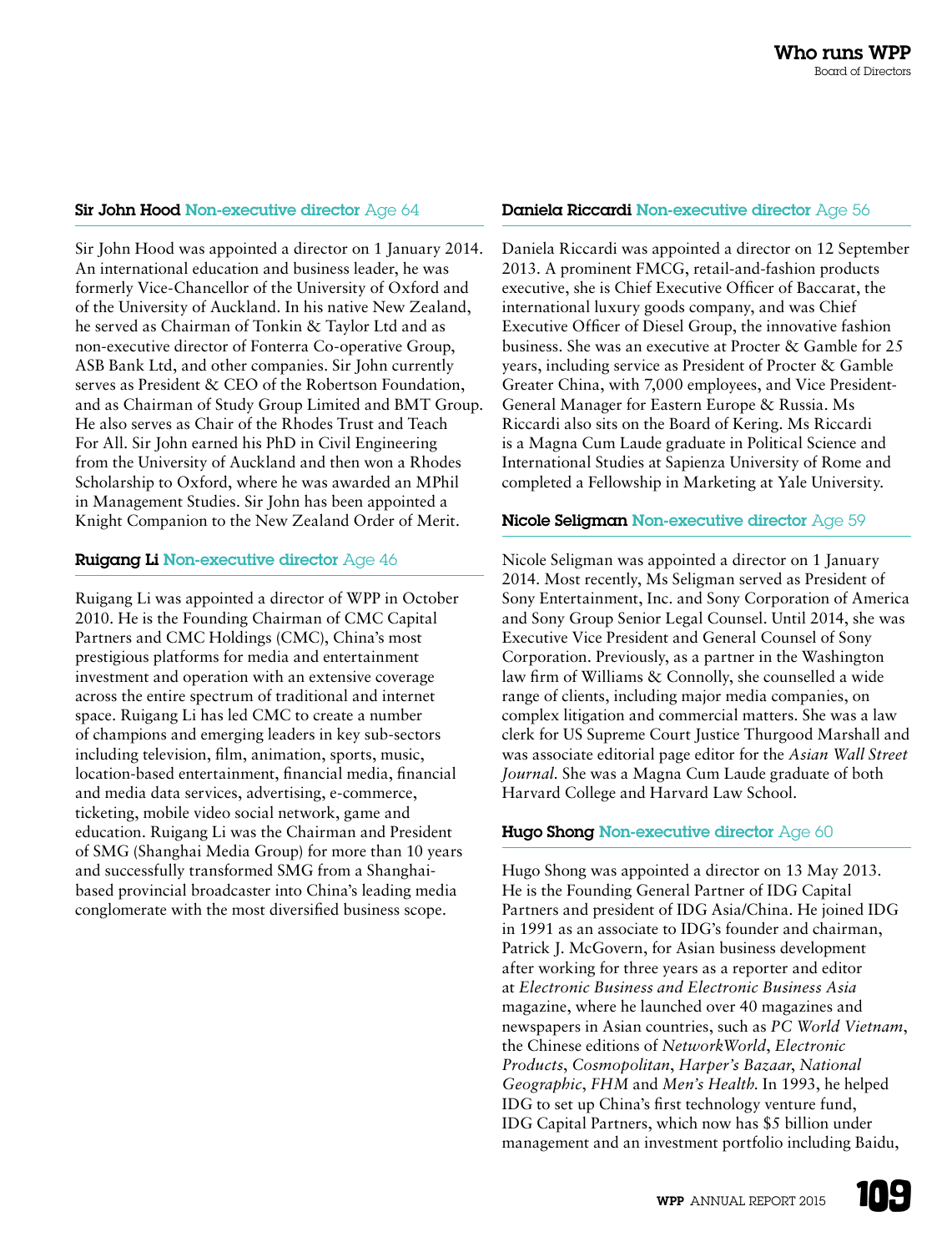Tencent (QQ), Sohu, Ctrip, Soufun and Xiaomi. He currently serves on the boards of China Jiuhao Health Industry Corp, which focuses on health maintenance and retirement community projects in China, and Mei Ah Entertainment Group, an entertainment company with interests in television, film and theatre listed on the Hong Kong Stock Exchange. Hugo has been a member of the board of trustees of Boston University since 2005. After completing his undergraduate studies at Hunan University, he attended the Chinese Academy of Social Sciences and earned a Master of Science from Boston University in 1987. He conducted graduate studies at the Fletcher School of Law and Diplomacy and has also completed the Advanced Management Program at Harvard Business School.

## Timothy P. Shriver Non-executive director Age 56

Tim Shriver was appointed a director of WPP in August 2007. He is Chairman of Special Olympics and in that capacity, he happily serves together with over 4 million Special Olympics athletes in 170 countries, all working to promote health, education, and a more unified world through the joy of sports. Before joining Special Olympics in 1996, Shriver was and remains a leading educator focusing on the social and emotional factors in learning. He co-founded and currently chairs the Collaborative for Academic, Social, and Emotional Learning (CASEL), the leading school reform organization in the field of social and emotional learning. He is a member of the Council on Foreign Relations. Shriver earned his undergraduate degree from Yale University, a Master's degree from The Catholic University of America, and a Doctorate in Education from the University of Connecticut. He has produced four films, written for dozens of newspapers and magazines, founded an ice cream company, and been rewarded with degrees and honors which he didn't deserve but happily accepted on behalf of others.

#### Sally Susman Non-executive director Age 54

Sally Susman was appointed a director on 13 May 2013. She is currently executive vice president, Corporate Affairs for Pfizer, the world's largest biopharmaceutical company. Sally also heads the firm's corporate responsibility group and plays a key role in shaping policy initiatives. Before joining Pfizer in 2007, she was EVP of Global Communications at Estée Lauder, where she directed global corporate affairs strategy and served as a member of the Executive Committee. She also held several senior corporate affairs posts at American Express, working in both London and the US. She started her career in government service focused on international trade issues and her positions included Deputy Assistant Secretary for Legislative and Intergovernmental Affairs in the US Department of Commerce. She serves on the board of the International Rescue Committee and is a Trustee at the Library of Congress. Sally holds a BA in Government from Connecticut College in the US and has studied at the London School of Economics.

### Sol Trujillo Non-executive director Age 64

Solomon D. (Sol) Trujillo was appointed a director of WPP in October 2010. He is an international business executive with three decades' experience as CEO of high-cap global companies in the US, EMEA and Asia-Pac. A digital pioneer and long-time practitioner of market-based management, Sol was an early champion of high-speed broadband and the mobile internet to stimulate productivity and innovation across all sectors of the economy. Sol currently sits on corporate boards in the US, EU, and China and has managed operations in more than 25 countries around the world – including developed as well as emerging markets from the EU and North America to China, Australasia, Africa and the Middle East.